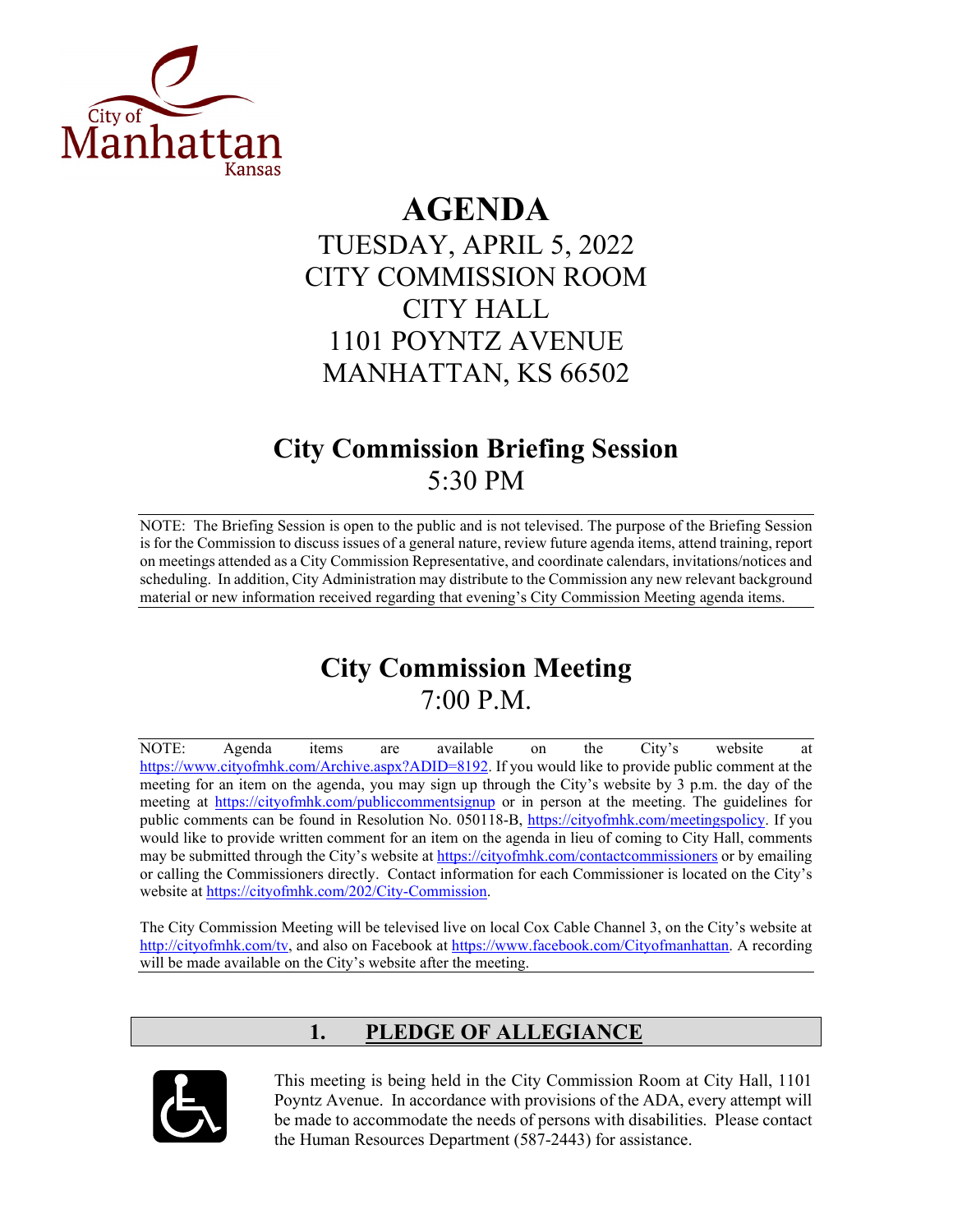# **2. PROCLAMATIONS**

- A. April 15, 2022, *[Arbor](https://manhattanks.sharepoint.com/:b:/s/CommissionPacket/ETnH0naofdRPnUSBR8sSt84Bi7B_sH1Dx93f8a1R8F_XmA?e=phvfpv) Day*. (J. David Mattox, Forestry Supervisor, City of Manhattan, will be present to receive the proclamation.)
- B. April 2022, *[Fair Housing](https://manhattanks.sharepoint.com/:b:/s/CommissionPacket/EdxBUUe4YLREr-p820tabBUBI25Yg5x67TE4ryVBfnTBkQ?e=nlrHuj) Month*. (Christina L'Ecuyer, Grant Administrator, City of Manhattan; and Aaron Estabrook, Executive Director, Manhattan Housing Authority, will be present to receive the proclamation.)

## **3. PUBLIC COMMENTS**

**[Public Comment is for comments from the public to the City Commission, which is not related to an item on the agenda. As a general practice, the City Commission will not discuss or debate these items, nor will the City Commission make decisions on items presented during this time. Individuals should address all comments and questions to the Commission. Each person will be limited to five (5) minutes.]**

# **4. COMMISSIONER COMMENTS**

## **5. CONSENT AGENDA**

**[Items on the Consent Agenda are those of a routine and housekeeping nature or those items which have previously been reviewed by the City Commission and may be approved in one motion. A Commissioner may request an item be moved to the end of the General Agenda.]**

#### A. *MINUTES*

1. Approve the [minutes](https://manhattanks.sharepoint.com/:b:/s/CommissionPacket/EVqnukSD4c9KgQPhNzo2WRABSmqkm8-yWDKLoXN7rNY5RA?e=AjrPYT) of the Regular City Commission Meeting held Tuesday, March 15, 2022.

#### B. *CLAIMS/PAYMENTS*

- 1. Approve [Claims Register No. 3000](https://manhattanks.sharepoint.com/:b:/s/CommissionPacket/EQEKcKCS4WFLpbkejKQnj-cBtbdmYrGqYd4JsGdk2Di3jg?e=MEFtWn) authorizing and approving the payment of claims from March 9, 2022 – March 29, 2022, in the amount of \$42,911.29.
- 2. Approve [Claims Register No. 3001](https://manhattanks.sharepoint.com/:b:/s/CommissionPacket/EZUKBBHyZH1LgT6x_3kJmbsBeurP0uAWF3lkzB_dFgQegQ?e=aNYOMN) authorizing and approving the payment of claims from March 9, 2022 – March 29, 2022, in the amount of \$3,813,077.11.

#### C. *FIRST READING*

1. Approve first reading of an [ordinance amending Sections](https://manhattanks.sharepoint.com/:b:/s/CommissionPacket/ETuVHs0QQxZLv8t-fAr5k0QBT-pv_7t-FLQBCgnTfJlp5w?e=zaBNPd) 31-51, 31-52, and [31-54 of the Code of Ordinances,](https://manhattanks.sharepoint.com/:b:/s/CommissionPacket/ETuVHs0QQxZLv8t-fAr5k0QBT-pv_7t-FLQBCgnTfJlp5w?e=zaBNPd) City of Manhattan, Kansas relating to the parking, standing, and stopping of vehicles in the city.

### D. *PROFESSIONAL SERVICES*

1. Authorize City Administration to seek [Request for Proposals to Purchase](https://manhattanks.sharepoint.com/:b:/s/CommissionPacket/Edhi3hQr8alOoLEdYlzNd-sBXbkHt-mqiP6lAPzIxbohTQ?e=aDID22)  [\(RFPP\) City Properties](https://manhattanks.sharepoint.com/:b:/s/CommissionPacket/Edhi3hQr8alOoLEdYlzNd-sBXbkHt-mqiP6lAPzIxbohTQ?e=aDID22) located at 620 and 621 South Juliette Avenue (SP1601).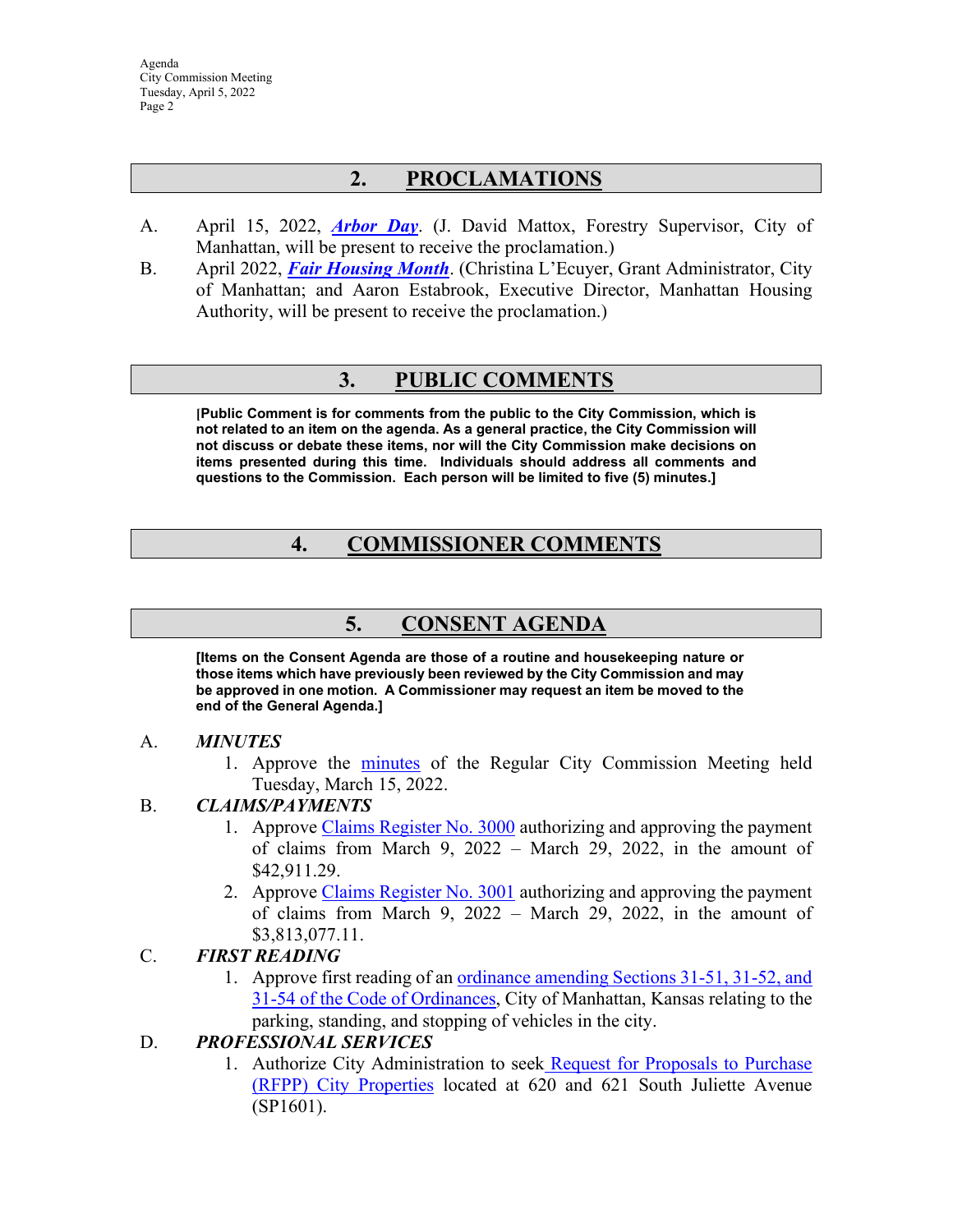- 2. Authorize City Administration to seek proposals [for professional services](https://manhattanks.sharepoint.com/:b:/s/CommissionPacket/EUtYD5qOEyxBuIlDUI1RGpABZoSLZRESSijhI-DpmZSD_Q?e=NdIz8g)  [for the Wastewater Treatment Plant Solids Treatment Expansion and](https://manhattanks.sharepoint.com/:b:/s/CommissionPacket/EUtYD5qOEyxBuIlDUI1RGpABZoSLZRESSijhI-DpmZSD_Q?e=NdIz8g)  [Upgrade Project](https://manhattanks.sharepoint.com/:b:/s/CommissionPacket/EUtYD5qOEyxBuIlDUI1RGpABZoSLZRESSijhI-DpmZSD_Q?e=NdIz8g) (SS2207, CIP # WW202P, WW204P) and consider appointing a Commissioner to serve on the Selection Committee.
- 3. Approve and authorize the Mayor and City Clerk to execute an Agreement for Professional Services in the amount of \$570,000.00 for Tasks 1, 2, and 4-8, and an amount not to exceed of \$29,700.00 for Task 3, with Kimley-Horn and Associates, Inc., of Fort Worth, Texas, to conduct an [Americans](https://manhattanks.sharepoint.com/:b:/s/CommissionPacket/EbRcx63mIQRGqW3YXRFbeN4B3QVWc-DYfPBaHZMGQVgzeg?e=dWth9p)  [with Disability Act \(ADA\) Self-Evaluation and Transition Plan](https://manhattanks.sharepoint.com/:b:/s/CommissionPacket/EbRcx63mIQRGqW3YXRFbeN4B3QVWc-DYfPBaHZMGQVgzeg?e=dWth9p) Update for the City of Manhattan (SP2201).
- 4. Authorize the Mayor and City Clerk to execute [Amendment No. 3, in the](https://manhattanks.sharepoint.com/:b:/s/CommissionPacket/EUTuuBpr5NhMhCDrhzNVhOQB9fFiA-Tw5uKd-yv0pUv37g?e=aUNN2W)  [amount of \\$77,766.30, extending the mowing services contract](https://manhattanks.sharepoint.com/:b:/s/CommissionPacket/EUTuuBpr5NhMhCDrhzNVhOQB9fFiA-Tw5uKd-yv0pUv37g?e=aUNN2W) for the 2022 season with Little Apple Lawn & Landscape, of Manhattan, Kansas.

## E. *BID AND AWARD*

- 1. Reject [the bid received for the 1200 block alley project,](https://manhattanks.sharepoint.com/:b:/s/CommissionPacket/EV3i2GULApdEvyk2WNplgBUBgFwZMazWfo_1nN6ySCaRSQ?e=DJsyWd) between Thurston Street and Vattier Street (ST2005, SW2004) and authorize City Administration to rebid the project.
- 2. [Old Claflin Sidewalk Project \(SP1605\)](https://manhattanks.sharepoint.com/:b:/s/CommissionPacket/EfkVEnqD6i5IkSwq7MNf5X8B6PuegXuY8FdGoAYMdYnBJg?e=vdA86g)
	- a. Accept the Engineer's Opinion of Probable Cost in the amount of \$273,275.00;
	- b. Find that all bids exceed the Estimate;
	- c. Award a Construction Contract for the Old Claflin Sidewalk (SP1605) that exceeds the Engineer's Opinion of Probable Cost pursuant to Charter Ordinance No. 62;
	- d. Award of the contract now is in the best interest of the City; and
	- e. Authorize the Mayor and City Clerk to execute a construction contract, in the amount of \$314,836.30, with Ebert Construction of Wamego, Kansas, for the project.

## F. *MISCELLANEOUS AGREEMENTS*

1. Approve a vacant [land real estate agreement](https://manhattanks.sharepoint.com/:b:/s/CommissionPacket/EZF3o9IJ1vJJqkSsUGvu_VYB5pw2ETbsrmfTkQEZWtxFXw?e=7fkC2V) with Shannon Stone and Mike Stone; authorize the Mayor to execute the vacant land real estate agreement; and approve Resolution No. 040522-A authorizing the issuance of debt to purchase land for the expansion of the Wastewater Treatment Plant Biosolids Farm project (SP2004).

# **6. PUBLIC HEARING**

### **A. CONSIDER AN APPEAL [BY THE DEVELOPER OF](https://manhattanks.sharepoint.com/:b:/s/CommissionPacket/EeIcB5r5DclGjNl0QKIj2d4BvAmwM4RuaNeNj7Xv2zyDAQ?e=Zz1n3q) THE HISTORIC [RESOURCES BOARD'S DECISION PERTAINING TO THE ART AND](https://manhattanks.sharepoint.com/:b:/s/CommissionPacket/EeIcB5r5DclGjNl0QKIj2d4BvAmwM4RuaNeNj7Xv2zyDAQ?e=Zz1n3q)  [LIGHT MUSEUM](https://manhattanks.sharepoint.com/:b:/s/CommissionPacket/EeIcB5r5DclGjNl0QKIj2d4BvAmwM4RuaNeNj7Xv2zyDAQ?e=Zz1n3q)**

- 1. Conduct a public hearing; and
- 2. Consider an appeal regarding the Historic Resources Board decision pertaining to Art and Light Museum.